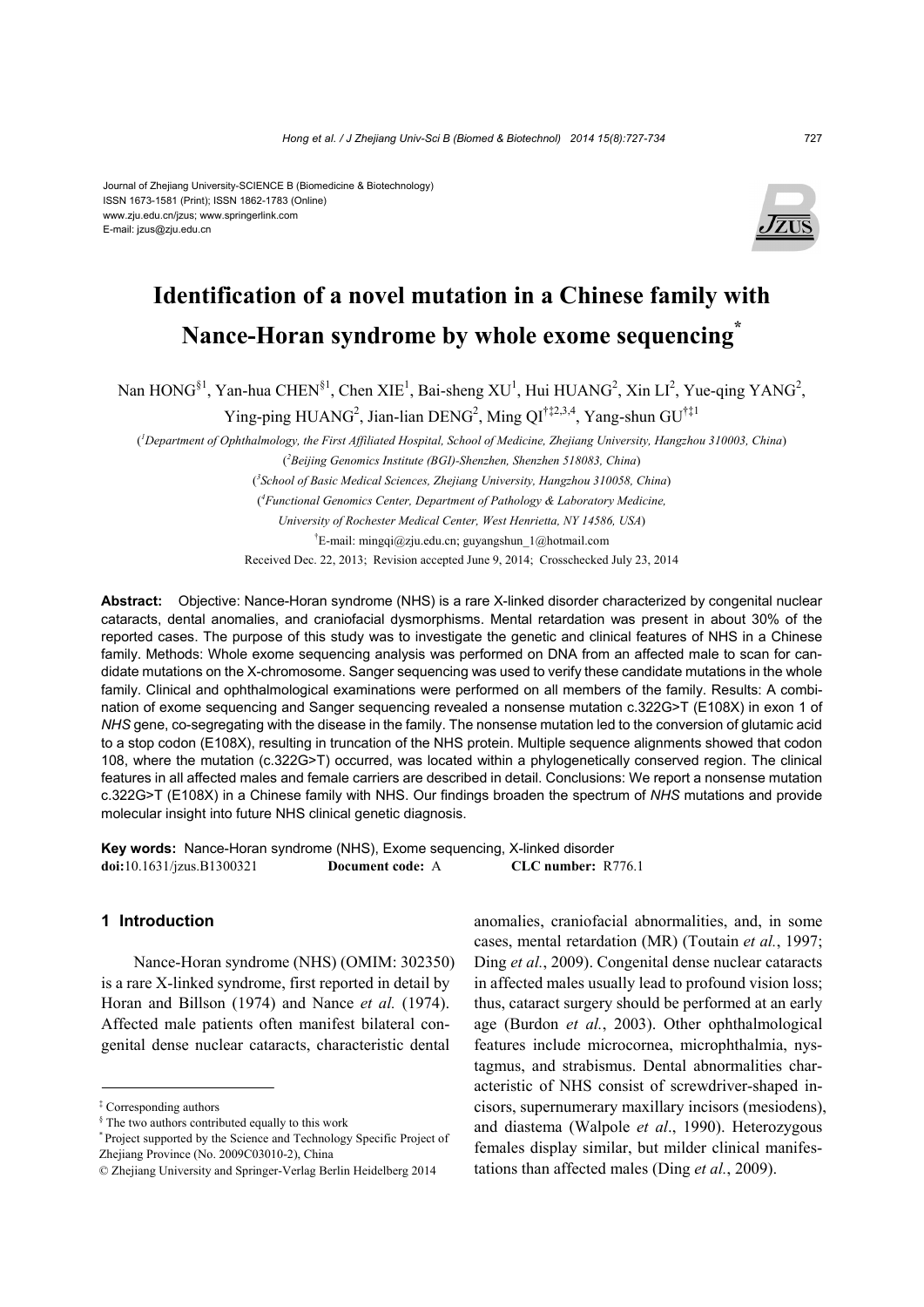NHS is caused by mutations in the *NHS* gene, which comprises 10 coding exons and encodes at least 5 isoforms as a result of alternative splicing (Brooks *et al.*, 2010). NHS-A and NHS-1A are two major isoforms of the NHS protein. The two isoforms are transcribed from exon 1 of the *NHS* gene, encoding a 1630-amino-acid protein and a 1651-amino-acid protein, respectively (Brooks *et al.*, 2010). The *NHS* gene is expressed in the midbrain, lens, tooth, retina, and dental primordia, in a spatially and temporally regulated pattern, and is highly conserved across vertebrate species, such as mouse, rat, and zebrafish (Huang *et al.*, 2007; Sharma *et al.*, 2008).

To date, approximately 27 mutations in the *NHS* gene have been identified (Burdon *et al.*, 2003; Brooks *et al.*, 2004; Ramprasad *et al.*, 2005; Florijn *et al.*, 2006; Huang *et al.*, 2007; Sharma *et al.*, 2008; Coccia *et al.*, 2009; Chograni *et al.*, 2011; Khan *et al.*, 2012; Tug *et al.*, 2013), including nonsense mutations, frameshift mutations, genomic rearrangements, and one missense mutation. In this study, we identified a novel nonsense mutation c.322G>T (E108X) in the *NHS* gene's exon 1 in a family with NHS by a combination of exome sequencing and Sanger sequencing. The clinical features in all affected males and female carriers are described in detail.

## **2 Materials and methods**

## **2.1 Subjects and ethics approval**

This study followed the tenets of the Declaration of Helsinki and was approved by the Ethics Committee of the First Affiliated Hospital, School of Medicine, Zhejiang University, China. A threegeneration family with congenital cataracts, microcornea, strabismus, and nystagmus was recruited. Seven members of the family participated in the study, three affected (II:1, II:2, and III:1) and four unaffected (I:1, I:2, I:3, and II:3) members. Informed consent and blood samples were obtained from all the participants in the family. All participants underwent comprehensive ophthalmological examinations including visual acuity, slit-lamp biomicroscopy, fundus examination, intraocular pressure (IOP) measurement, and IOLMaster testing. Nonocular features related to NHS were also noted. A total of 50 healthy individuals without congenital ocular diseases were

selected serving as an ethnically-matched control. Genomic DNA was extracted using the QIAamp DNA Blood Midi kit (Qiagen, Hilden, Germany), according to the manufacturer's protocol.

## **2.2 Exome sequencing**

One affected male (III:1) in the family was selected for exome sequencing. Exome sequencing was carried out using the Agilent SureSelect Human All Exon v4.0 (51M) kit, according to the manufacturer's protocol. The 3 μg of genomic deoxyribonucleic acid (DNA) was randomly fragmented into pieces 200–300 bp in size using a Covaris acoustic system, followed by end-repair, A-tailing, and Covaris acoustic measurements. The adapter-ligated templates were purified using Agencourt AMPure SPRI beads and amplified by four-cycle ligation-mediated polymerase chain reaction (LM-PCR), under the following PCR condition: 2 min at 94 °C, four cycles of 10 s at 94 °C, 30 s at 62 °C, and 30 s at 72 °C, then 300 s at 72 °C. The LM-PCR products were hybridized to the Agilent Oligo pool for enrichment for 24 h at 65 °C. Hybridized fragments were bound to streptavidin beads and non-hybridized fragments were washed out. Captured LM-PCR products were amplified by PCR (2 min at 98 °C; 10–12 cycles for 10 s at 98 °C, 30 s at 60 °C, 30 s at 72 °C, followed by 300 s at 72 °C). The magnitude of enrichment of the samples was estimated with an Agilent 2100 bioanalyzer and quantitative PCR. The captured library was sequenced on Illumina HiSeq2000 analyzers for 90 cycles per read, to generate paired-end reads and 8 bp of the index tag (following the manufacturer's standard sequencing protocols).

## **2.3 Mapping, single-nucleotide polymorphism (SNP), and insertion and deletion (InDel) calling**

Image analysis and base calling were performed according to the Illumina pipeline. Indexed primers were used for data fidelity surveillance. Short Oligonucleotide Analysis Package (SOAP) aligner (Ver. 2.21) was used to map the clean reads to the human reference genome (hg19) with a maximum faulttolerance of 3-bp mismatches. Based on these results, the SOAPsnp software (Ver. 1.05) was used to assemble the consensus sequence and call genotypes in target regions. Candidate single-nucleotide SNPs were selected using the following criteria: SNP quality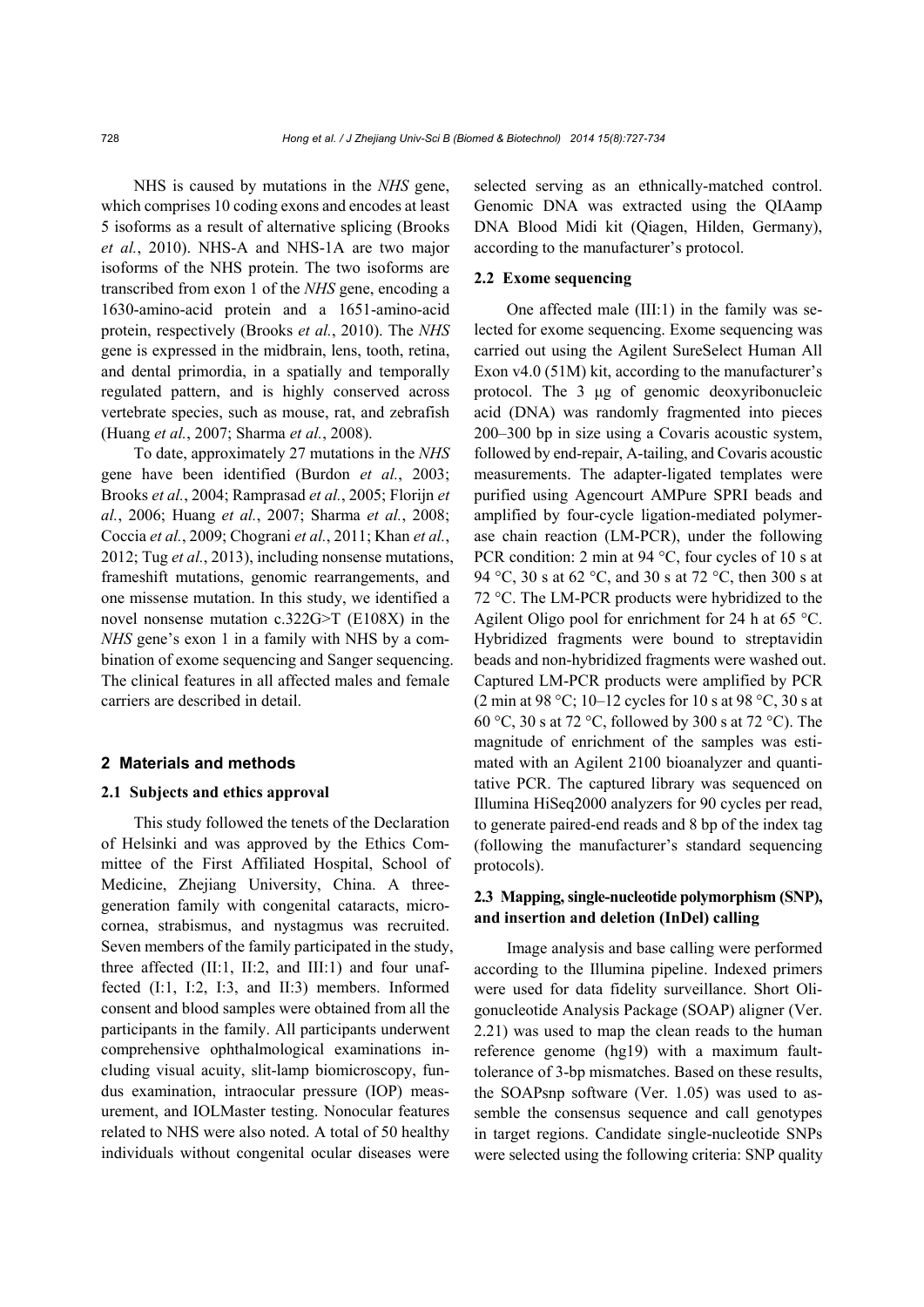$\geq$ 20, sequencing depth  $\geq$ 4-fold, estimated copy number  $\leq$ 2, and distance between two SNPs  $>$ 5 bp. For small InDels <20 bp in exome regions, we mapped the reads to the reference genome with the Burrows Wheeler Aligner (BWA; Ver. 0.6.2), and passed the result to the Genome Analysis Tool kit (GATK) to identify breakpoints.

## **2.4 PCR and Sanger sequencing**

Following the results of exome sequencing, Sanger sequencing was performed to verify the genetic defects. Primers flanking the mutation area of *NHS* (NM\_198270) were designed, based on the reference genomic sequences of the human genome from GenBank at the National Center for Biological Information (NCBI), and synthesized by Invitrogen, Shanghai, China. The forward primer was 5'-TTCG CCAAGCGGATCGTGGA-3', and the reverse primer was 5'-TTAGGGTCAAGCGTGCTGAGGA-3'. PCR amplification was carried out using an Applied Biosystems Inc. (ABI) 9700 Thermal Cycler. PCR products were directly sequenced on an ABI PRISM 3730 automated sequencer (Applied Biosystems). Sequence data comparisons and analyses were performed using DNASTAR SeqMan. Co-segregation analysis was subsequently performed on the DNA samples from available family members.

#### **2.5 Bioinformatics analysis**

Multiple sequence alignment of NHS protein sequences from *Homo sapiens* (GenPept accession NP\_938011.1), *Mus musculus* (GenPept accession NP\_001074521.1), *Bos taurus* (GenPept accession NP\_001192657.1), *Macaca mulatta* (GenPept accession XP\_001104229.2), *Canis lupus familiaris* (GenPept accession XP\_548877.2), *Sus scrofa* (GenPept accession XP\_005673517.1), and *Equus caballus* (GenPept accession XP\_005614077.1) was performed using CLC Sequence Viewer 5.5 (CLC bio A/S, http://www.clcbio.com).

## **3 Results**

## **3.1 Clinical features**

The family included three affected members (II:1, II:2, and III:1), all males. A male in the third generation was adopted at birth and lost contact with other members of the family. Information on this male member was missing (Fig. 1a). We suggest that the mode of inheritance of the pedigree was X-linked or autosomal.

A detailed description of clinical features is given in Table 1. All affected males had received bilateral lensectomy at an early age to remove congenital nuclear cataracts. All presented with bilateral microcornea, nystagmus, and strabismus. Individual III:1 (Fig. 1b) exhibited typical NHS dental anomalies (screwdriver-shaped left incisor and diastema, and the right incisor of the patient was broken in childhood, as shown in Fig. 1c), which were not noted in the other



**Fig. 1 Pedigree structure and patient phenotypes of the family** 

(a) Pedigree of a family with Nance-Horan syndrome (NHS). The male identified by a question mark may have been affected, and was adopted out of the family. (b) A photograph of an affected male (III:1) showing a long and narrow face, broad base to the nose, and a thin nasal bridge. (c) Screwdriver-shaped incisors and diastema in individual III:1. The right incisor of the patient was broken in his childhood. (d) Slit-lamp photograph of a carrier female (II:3) showing lens opacities in the posterior Y-suture and cortical coralliform opacity in the left eye. (e, f) Bitemporal retraction in two female carriers (II:3 and I:1)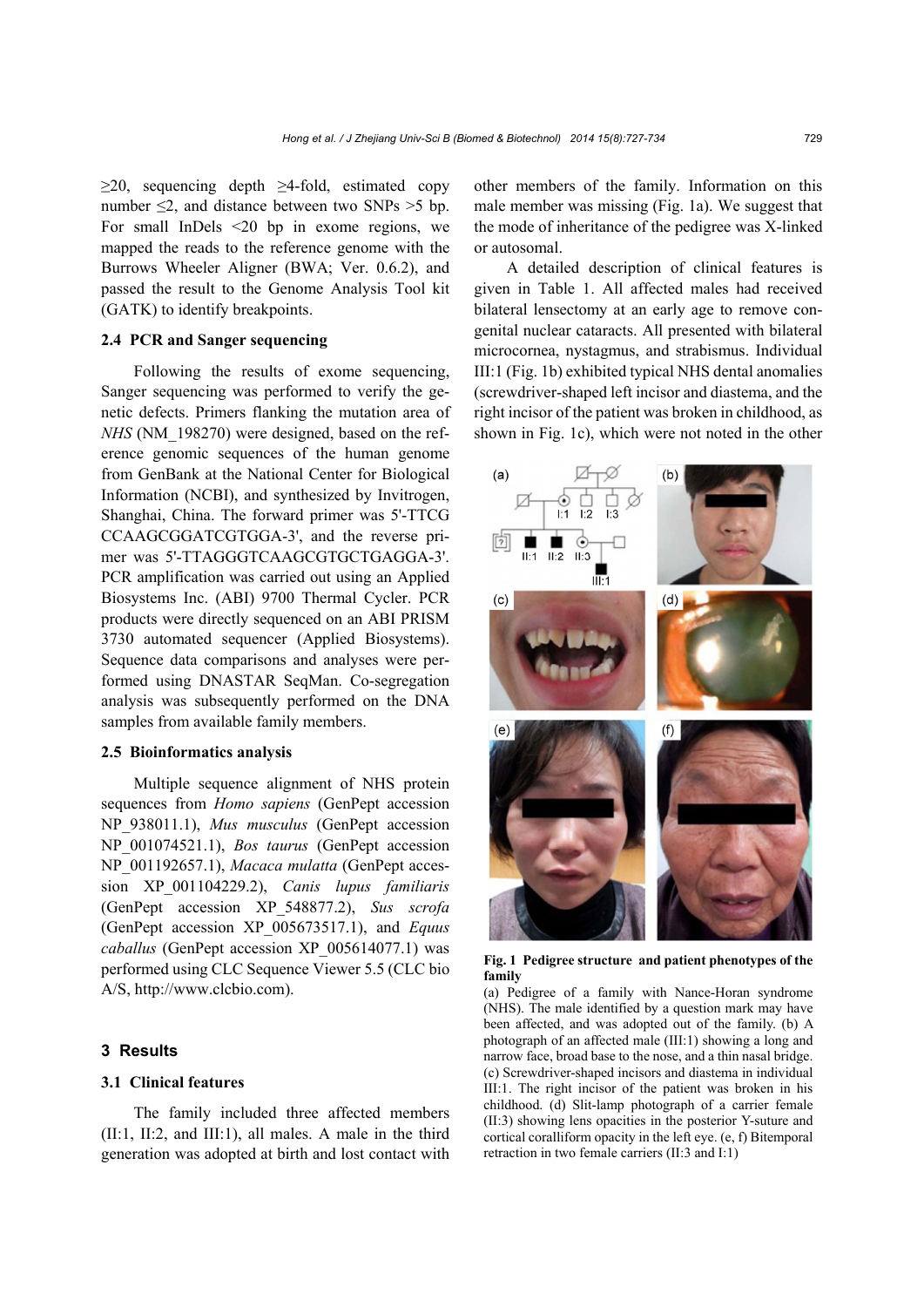| Subject         | Eye           | <b>BSCVA</b> | Ocular feature                                                                   | Dental anomaly                            | Craniofacial dysmorphism               |  |
|-----------------|---------------|--------------|----------------------------------------------------------------------------------|-------------------------------------------|----------------------------------------|--|
| Male patients   |               |              |                                                                                  |                                           |                                        |  |
| II:1            | <b>OD</b>     | 20/400       | Underwent bilateral lensectomy due to Screwdriver-shaped                         |                                           | Long and narrow face, broad            |  |
|                 | <sub>OS</sub> | 20/160       | congenital nuclear cataract, bilateral<br>microcornea, strabismus, and nystagmus | left incisor <sup>*</sup> and<br>diastema | base to nose, and thin<br>nasal bridge |  |
| II:2            | <b>OD</b>     | 20/400       | Underwent bilateral lensectomy due to                                            |                                           | Long and narrow face, broad            |  |
|                 | <sub>OS</sub> | 20/160       | congenital nuclear cataract, bilateral<br>microcornea, strabismus, and nystagmus |                                           | base to nose, and thin<br>nasal bridge |  |
| III:1           | OD.           | 20/120       | Underwent bilateral lensectomy due to                                            |                                           | Long and narrow face, broad            |  |
|                 | <sub>OS</sub> | 20/120       | congenital nuclear cataract, bilateral<br>microcornea, strabismus, and nystagmus |                                           | base to nose, and thin<br>nasal bridge |  |
| Female carriers |               |              |                                                                                  |                                           |                                        |  |
| I:1             | <b>OD</b>     | 20/60        | Opacities in the Y-suture and cortex of the                                      |                                           | Bitemporal retraction                  |  |
|                 | <sub>OS</sub> | 20/40        | lens in both eyes                                                                |                                           |                                        |  |
| II:3            | <b>OD</b>     | 20/20        | Lens opacities in the posterior Y-suture                                         |                                           | Bitemporal retraction                  |  |
|                 | <sub>OS</sub> | 20/30        | Lens opacities in the posterior Y-suture<br>and cortical coralliform opacity     |                                           |                                        |  |

**Table 1 Clinical features of the affected males and the female carriers in the NHS family** 

BSCVA: best spectacle corrected visual acuity; OD: the right eye; OS: the left eye. \* The right incisor of the patient was broken in his childhood

two affected males. All affected males had the same craniofacial dysmorphisms (a long, narrow face with a broad base to the nose and a thin nasal bridge). Other nonocular anomalies, such as MR, brachymetacarpalia, or cardiovascular abnormalities, were not observed in these three males.

Carrier female II:3 had bilateral fine white dots in the Y-suture of the lenses and a prominent white coralliform cortical opacity in the inferior part of the lens in the left eye (Fig. 1d). Individual I:1 exhibited cortical opacities in both eyes. The two females exhibited bitemporal retraction (Figs. 1e and 1f). No other symptoms related to NHS were observed in the two carrier females.

### **3.2 Exome sequencing**

Using the Agilent SureSelect capture system and the bioinformatics pipeline described in Section 2.5, a mean depth of 84-fold was obtained for this sample, and 95.03% of the target exome region was covered at least 20-fold, indicating that sufficient coverage was achieved for variant calling (Table 2). In total, 103897 single nucleotide variants (SNVs) and 11656 small InDels were detected (Table 3). Variants leading to protein coding changes, including missense, nonsense, readthrough, and small InDel variants in the coding region, and potential splice site variants  $(\pm 10$  bp of coding sequence (CDS)), were picked first. Then we used '1000 Genome' data, dbSNP, and the HapMap database to filter out polymorphism variants.

**Table 2 Sequencing quality statistics of exome capture for the proband sample (individual III:1)**

| Parameter                            | Value       |  |  |
|--------------------------------------|-------------|--|--|
| Total target exome region (bp)       | 51391525    |  |  |
| Raw reads                            | 93225420    |  |  |
| Raw data yield (Mb)                  | 8390        |  |  |
| Reads mapped to genome               | 72489626    |  |  |
| Reads mapped to target region        | 55230353    |  |  |
|                                      | $(59.24\%)$ |  |  |
| Data mapped to target region (Mb)    | 4316.82     |  |  |
|                                      | (51.45%)    |  |  |
| Capture specificity <sup>2</sup> (%) | 76.82       |  |  |
| Mean depth of target region (fold)   | 84          |  |  |
| Mean depth of chromosome X (fold)    | 48.24       |  |  |
| Mean depth of chromosome Y (fold)    | 48.37       |  |  |
| Rate of nucleotide mismatch $(\%)$   | 0.17        |  |  |
| Fraction of target covered (%)       |             |  |  |
| >4-fold                              | 99.42       |  |  |
| $\geq$ 10-fold                       | 98.32       |  |  |
| $>20$ -fold                          | 95.03       |  |  |

<sup>1</sup> Reads mapped to target regions are reads that are within or overlap with the target region; <sup>2</sup> Capture specificity is defined as the percentage of uniquely mapped reads aligning to the target region

Variants with a frequency  $>0.01$  in any of these three databases were filtered out. As a result, we identified 1268 rare variants in the affected male. We first screened these variants for inheritance in an X-linked manner and identified 12 variants on the X chromosome (Table 4). Then, we searched for mutations of known genes involved in hereditary cataracts by visual inspection. The variant c.322G>T in the *NHS* gene was identified as a candidate mutation.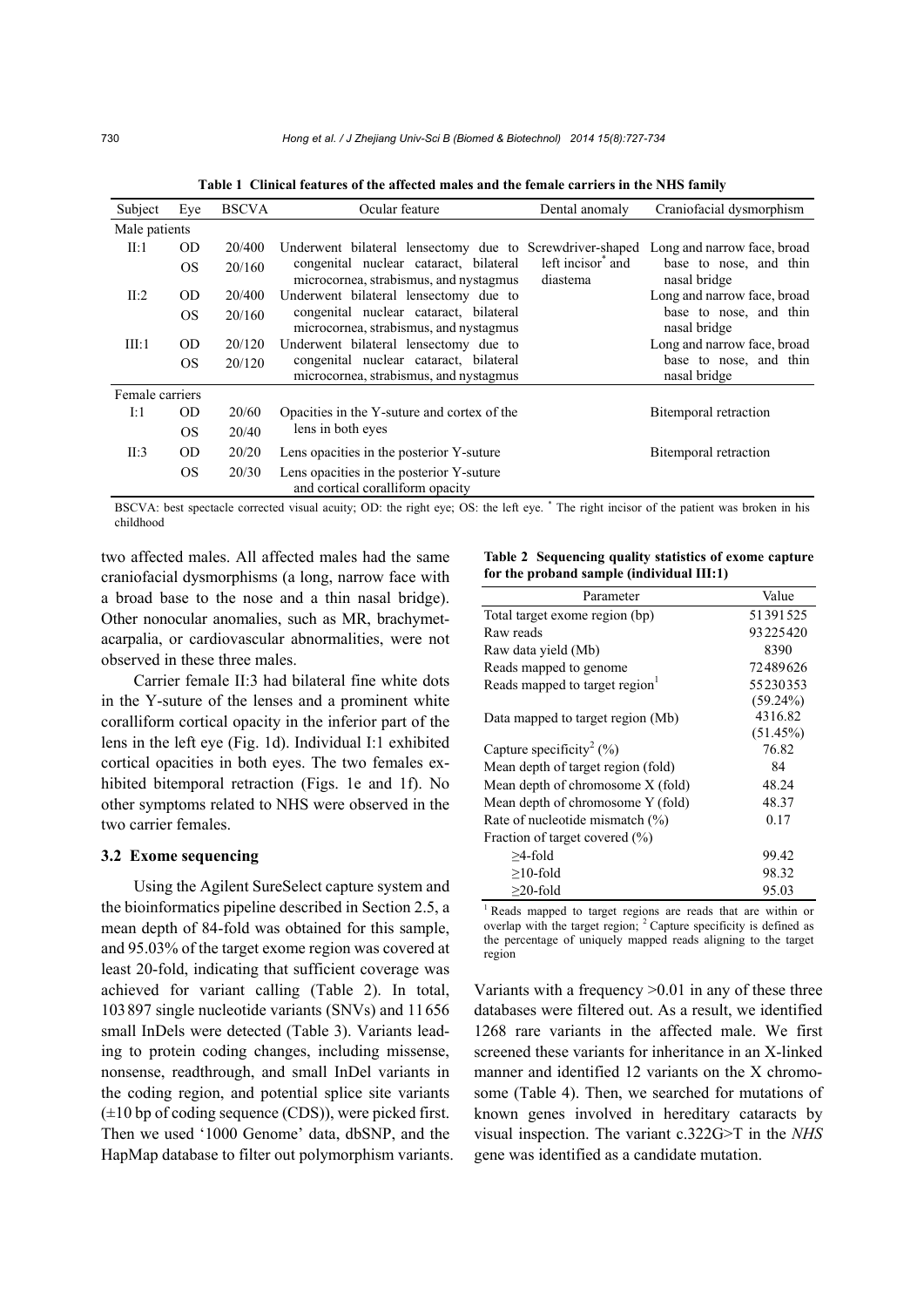| Parameter                                         | Number     |       |  |
|---------------------------------------------------|------------|-------|--|
|                                                   | <b>SNV</b> | InDel |  |
| Total                                             | 103897     | 11656 |  |
| Alt start                                         | 14         |       |  |
| Synonymous                                        | 12519      |       |  |
| Missense                                          | 8124       |       |  |
| Nonsense                                          | 60         |       |  |
| Readthrough                                       | 4          |       |  |
| Frameshift                                        |            | 92    |  |
| Inframe                                           |            | 232   |  |
| Splice                                            | 2299       | 362   |  |
| Intron                                            | 65274      | 8979  |  |
| 5-UTR                                             | 1928       | 205   |  |
| 3-UTR                                             | 4136       | 588   |  |
| Intergenic                                        | 9539       | 1198  |  |
| Hom                                               | 42783      | 5148  |  |
| Het                                               | 61114      | 6508  |  |
| Total (SNVs+InDels)                               | 115553     |       |  |
| Variants leading to protein coding<br>change      | 11187      |       |  |
| Rare variants leading to protein<br>coding change | 1268       |       |  |
| Rare variants in chromosome X                     | 12         |       |  |
| Rare variants in NHS gene                         | 1          |       |  |

**Table 3 Variant statistics of exome capture sequencing for the proband sample (individual III:1) and variant filter statistics** 

SNV: single nucleotide variant; InDel: insertion and deletion; Alt start: start codon change to an alternative start codon, which can be considered as a start codon coding-synonym; UTR: untranslated regions; Hom: homozygous; Het: heterozygous

## **3.3** *NHS* **mutation analysis and bioinformatics analysis**

A previously undescribed nonsense mutation, c.322G>T, in exon 1 of the *NHS* gene (NM\_198270), was identified in the three affected males and in the two carrier females (Fig. 2), but was not detected in the unaffected males or normal controls. This mutation resulted in conversion of glutamic acid to a stop codon at position 108 (E108X). The mutation was not documented in any current database (1000 Genomes Project or HapMap), indicating that the mutation was unlikely to represent an SNP. Multiple sequence alignments were performed and we observed that codon 108, where the mutation (c.322G>T) occurred, was located within a phylogenetically conserved region (Fig. 3).



#### **Fig. 2 DNA sequence chromatograms**

A nonsense mutation in exon 1, c.322G>T, resulting in E108X in the three affected males and two female carriers, and the normal sequence from two unaffected males

| Gene           | Function   | Variant                     | Frequency |             |        |             |
|----------------|------------|-----------------------------|-----------|-------------|--------|-------------|
|                |            |                             | dbSNP     | 1000 Genome | HapMap | rs ID       |
| CXorf59        | Missense   | c.1267C $\geq G$            |           |             |        |             |
| CXorf59        | Frameshift | c.1267 1268insTG            |           |             |        |             |
| <i>EDA2R</i>   | Missense   | c.323C>T                    | 0.001     |             |        | rs186691097 |
| <i>GPR112</i>  | Inframe    | c.7966 7968delGAT           |           |             |        |             |
| IL13RA2        | Missense   | c.907 $C > A$               |           |             |        |             |
| <b>MAP3K15</b> | Splice     | $c.3567-8$ del $T$          |           |             |        |             |
| NHS            | Nonsense   | $c.322G \rightarrow T$      |           |             |        |             |
| <i>NUDT11</i>  | Splice     | c.1 $-1$ 13delGCTGCCTCGAGGA |           |             |        |             |
| PRDX4          | Splice     | c.242-10 $A > T$            | 0.001     |             |        | rs513572    |
| <i>TEX11</i>   | Splice     | $c.1202-4$ del $T$          |           |             |        |             |
| ZBTB33         | Inframe    | $c.563$ 564insTGA           |           |             |        |             |
| ZNF182         | Missense   | c.282 $C \geq A$            | 0.006     | 0.0065      |        | rs150066211 |

**Table 4 Rare variants leading to protein coding changes on the chromosome X** 

rs ID: reference SNP ID number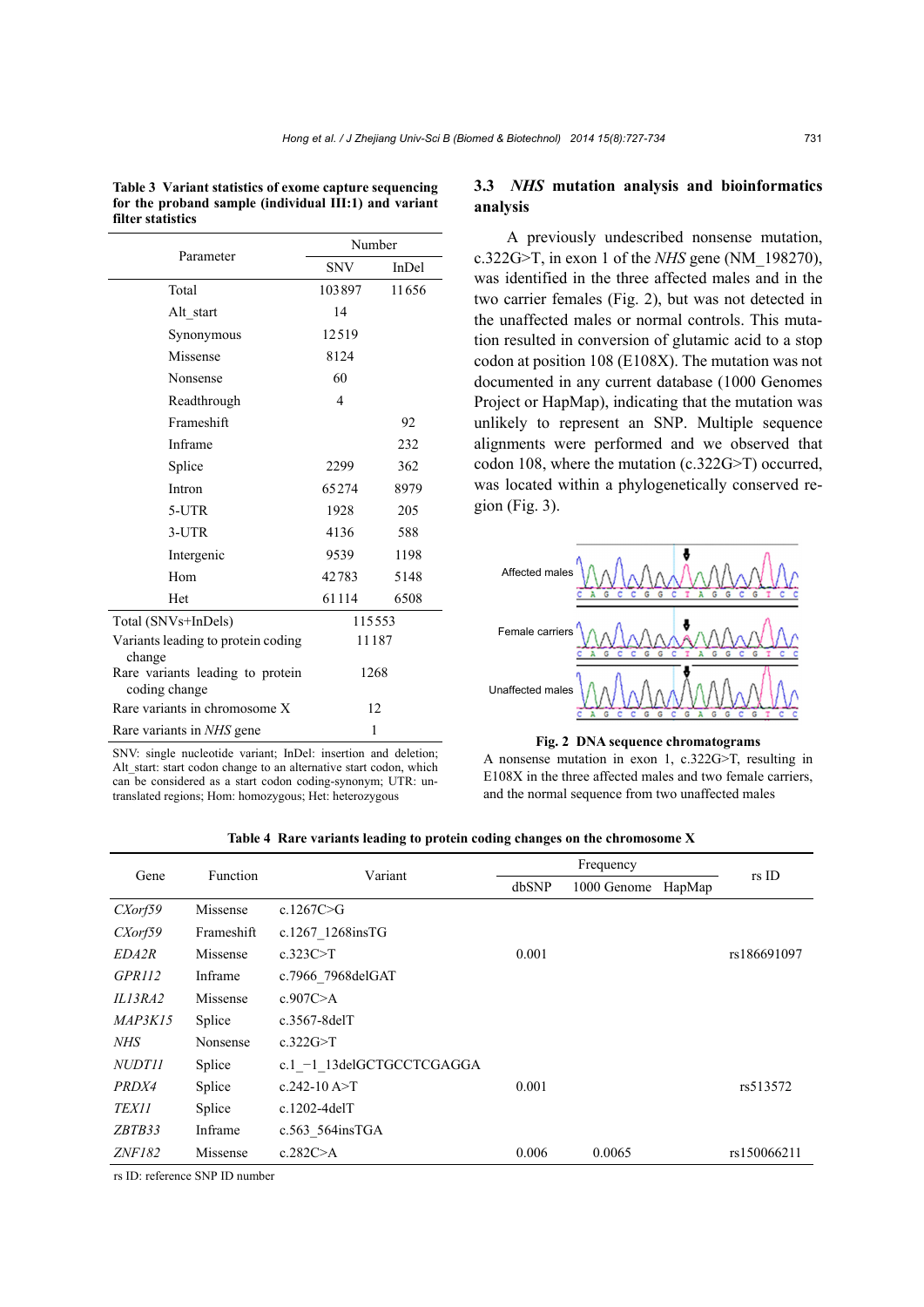

**Fig. 3 Multiple-sequence alignment of NHS from different species** 

Multiple-sequence alignment of NHS from different species revealed that codon 108, where the mutation (E108X) occurred, was located within a highly conserved region

#### **4 Discussion**

In the present study, we characterized a Chinese family with NHS. Molecular genetic analysis identified a novel nonsense mutation c.322G>T (E108X) in exon 1 of the *NHS* gene in all affected males and carrier females. The mutation was not detected in unaffected males or in normal controls. This substitution was conserved in seven tested species, confirming it as a co-segregating disease-causing mutation in the family.

NHS is a rare X-linked disorder, usually underdiagnosed by ophthalmologists with subtle nonocular manifestations that are easily overlooked (Ding *et al.*, 2009). The affected males in the Chinese family presented with congenital dense cataract, microcornea, nystagmus, and strabismus; nonocular symptoms were not investigated at the initial meeting. We performed exome sequencing of DNA from an affected male (III:1) and identified a mutation in the *NHS* gene, which was then shown to segregate with the phenotype in the pedigree. After identification of the mutation, we recalled the family to examine the pedigree members comprehensively. All three affected males manifested craniofacial dysmorphisms characteristic of NHS. Individual III:1 (Fig. 1b) also exhibited typical NHS dental anomalies (screwdriver-shaped incisors and diastema). Among the heterozygous females, carrier signs of NHS were also detected, including lens opacities in the posterior Y-sutures and subtle craniofacial dysmorphism (bitemporal retraction). All of the observations indicated the presence of an NHS phenotype in the family, consistent with the

results of the molecular genetic analysis.

NHS is a syndrome with high phenotypic heterogeneity. Tug *et al.* (2013) summarized the phenotypes of patients with different mutations and found no obvious genotype-phenotype correlations between the position of each mutation and clinical severity. In our study, nonocular features among the members of the family were also not identical; for example, dental anomalies were observed only in individual III:1 (Fig. 1b). The phenotypic heterogeneity may be due to the role of modifier genes in nonocular tissues (Sharma *et al.*, 2006).

The exact biological function and structure of the NHS protein remain unclear. On the basis of position-specific iterated BLAST (PSI-BLAST) analysis, Huang *et al.* (2006) reported that the N-terminus of the mouse *Nhs1* protein contained a poly-proline domain and a Wiskott-Aldrich syndrome protein (WASP) homology 1 (WH1) domain. Both of these domains are known to be related to targeting proteins to the cytoskeleton. Evidence from a study of Brooks *et al.* (2010) showed that the N-termini of isoforms NHS-1A and NHS-A contain a WASP family verprolin-homologous (WAVE) domain (WHD), functionally homologous to the WHD in WAVE proteins. This can interact with members of the Abelson-interactor (Abi) protein family, such as Abi1 and Abi2, playing a regulatory role in actin remodelling and maintaining cell morphology.

In the present study, we describe the first Chinese case of NHS caused by a nonsense mutation in the *NHS* gene. The mutation (c.322G>T) induces a putative premature stop codon at nucleotide 322 (E108X), producing a truncated NHS protein. The abnormal protein may initiate the nonsense-mediated mRNA decay (NMD) pathway, a well-known translationcoupled quality control system that degrades mutant mRNA containing premature termination codons (PTCs) (Khajavi *et al.*, 2006). NMD can protect cells from the toxic effects of truncated proteins caused by dominant-negative or gain-of-function effects (Khajavi *et al.*, 2006). Previously, Ramprasad *et al.* (2005) performed reverse transcription-PCR (RT-PCR) on DNA samples from an Indian NHS family with the c.115C>T (Q39X) mutation in exon 1 of the *NHS* gene and found no evidence of NMD.

It has been reported that some mRNAs harbouring PTCs located in some specific regions can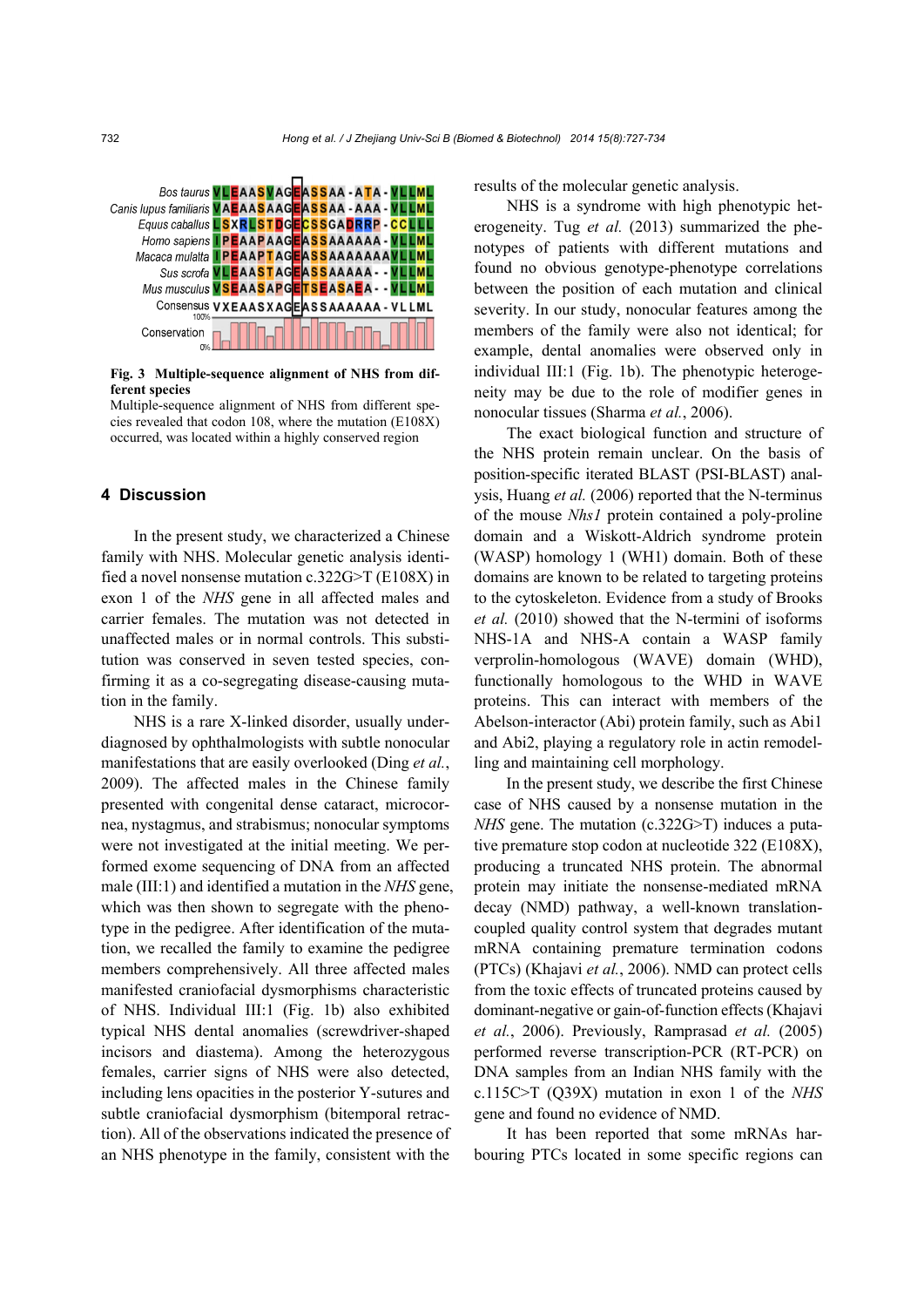avoid the NMD pathway, leading to the translation of abnormal mRNAs (Khajavi *et al.*, 2006). If the mRNA containing the c.322G>T (E108X) mutation in the present study escaped from the NMD pathway, amounts of truncated protein with possibly destructive effects would be produced in cells. Also, the E108X mutation may damage the function of the WHD of the NHS protein, for example by disrupting the interaction between the WHD and some other functional protein, resulting in an NHS phenotype in patients. However, the pathogenic mechanism of NHS should be investigated in depth in future.

In summary, we identified a novel nonsense mutation (c.322G>T) in exon 1 of the *NHS* gene in a Chinese family, which leads to the conversion of glutamic acid to a stop codon (E108X). Our study shows that whole exome analysis in a single affected male from a family exhibiting X-linked inheritance could be used efficiently to identify causative mutations on the chromosome X, thus providing help to clinicians in making a definitive diagnosis of rare diseases.

### **Acknowledgements**

We greatly appreciate the invaluable cooperation and participation of the family members in the present study.

#### **Compliance with ethics guidelines**

Nan HONG, Yan-hua CHEN, Chen XIE, Bai-sheng XU, Hui HUANG, Xin LI, Yue-qing YANG, Ying-ping HUANG, Jian-lian DENG, Ming QI, and Yang-shun GU declare that they have no conflict of interest.

All procedures followed were in accordance with the ethical standards of the responsible committee on human experimentation (institutional and national) and with the Helsinki Declaration of 1975, as revised in 2008 (5). Informed consent was obtained from all patients for inclusion in the study. Additional informed consent was obtained from all patients for the use of identifying information included in this article.

## **References**

- Brooks, S.P., Ebenezer, N.D., Poopalasundaram, S., *et al*., 2004. Identification of the gene for Nance-Horan syndrome (NHS). *J. Med. Genet.*, **41**(10):768-771. [doi:10. 1136/jmg.2004.022517]
- Brooks, S.P., Coccia, M., Tang, H.R., *et al*., 2010. The Nance-Horan syndrome protein encodes a functional wave homology domain (WHD) and is important for co-ordinating actin remodelling and maintaining cell morphology. *Hum. Mol. Genet.*, **19**(12):2421-2432. [doi:10. 1093/hmg/ddq125]
- Burdon, K.P., Mckay, J.D., Sale, M.M., *et al*., 2003. Mutations in a novel gene, *NHS*, cause the pleiotropic effects of Nance-Horan syndrome, including severe congenital cataract, dental anomalies, and mental retardation. *Am. J. Hum. Genet*., **73**(5):1120-1130. [doi:10.1086/379381]
- Chograni, M., Rejeb, I., Jemaa, L.B., *et al*., 2011. The first missense mutation of *NHS* gene in a Tunisian family with clinical features of NHS syndrome including cardiac anomaly. *Eur. J. Hum. Genet*., **19**(8):851-856. [doi:10. 1038/ejhg.2011.52]
- Coccia, M., Brooks, S.P., Webb, T.R., *et al*., 2009. X-linked cataract and Nance-Horan syndrome are allelic disorders. *Hum. Mol. Genet.*, **18**(14):2643-2655. [doi:10.1093/hmg/ ddp206]
- Ding, X., Patel, M., Herzlich, A.A., *et al*., 2009. Ophthalmic pathology of Nance-Horan syndrome: case report and review of the literature. *Ophthalmic Genet.*, **30**(3): 127-135. [doi:10.1080/13816810902822021]
- Florijn, R.J., Loves, W., Maillette de Buy Wenniger-Prick, L.J., *et al*., 2006. New mutations in the *NHS* gene in Nance-Horan syndrome families from the Netherlands. *Eur. J. Hum. Genet*., **14**(9):986-990. [doi:10.1038/sj.ejhg. 5201671]
- Horan, M.B., Billson, F.A., 1974. X-linked cataract and Hutchinsonian teeth. *Aust. Paediatr. J*., **10**(2):98-102.
- Huang, K.M., Wu, J., Duncan, M.K., *et al*., 2006. Xcat, a novel mouse model for Nance-Horan syndrome inhibits expression of the cytoplasmic-targeted *Nhs1* isoform. *Hum. Mol. Genet*., **15**(2):319-327. [doi:10.1093/hmg/ddi449]
- Huang, K.M., Wu, J., Brooks, S.P., *et al*., 2007. Identification of three novel *NHS* mutations in families with Nance-Horan syndrome. *Mol. Vis*., **13**:470-474.
- Khajavi, M., Inoue, K., Lupski, J.R., 2006. Nonsense-mediated mRNA decay modulates clinical outcome of genetic disease. *Eur. J. Hum. Genet*., **14**(10):1074-1081. [doi:10. 1038/sj.ejhg.5201649]
- Khan, A.O., Aldahmesh, M.A., Mohamed, J.Y., *et al*., 2012. Phenotype-genotype correlation in potential female carriers of X-linked developmental cataract (Nance-Horan syndrome). *Ophthalmic Genet*., **33**(2):89-95. [doi:10. 3109/13816810.2011.634881]
- Nance, W.E., Warburg, M., Bixler, D., *et al*., 1974. Congenital X-linked cataract, dental anomalies and brachymetacarpalia. *Birth Defects Orig. Artic. Ser*., **10**(4):285-291.
- Ramprasad, V.L., Thool, A., Murugan, S., *et al*., 2005. Truncating mutation in the *NHS* gene: phenotypic heterogeneity of Nance-Horan syndrome in an Asian Indian family. *Invest. Ophthalmol. Vis. Sci*., **46**(1):17-23. [doi:10.1167/ iovs.04-0477]
- Sharma, S., Ang, S.L., Shaw, M., *et al*., 2006. Nance-Horan syndrome protein, NHS, associates with epithelial cell junctions. *Hum. Mol. Genet.*, **15**(12):1972-1983. [doi:10. 1093/hmg/ddl120]
- Sharma, S., Burdon, K.P., Dave, A., *et al*., 2008. Novel causative mutations in patients with Nance-Horan syndrome